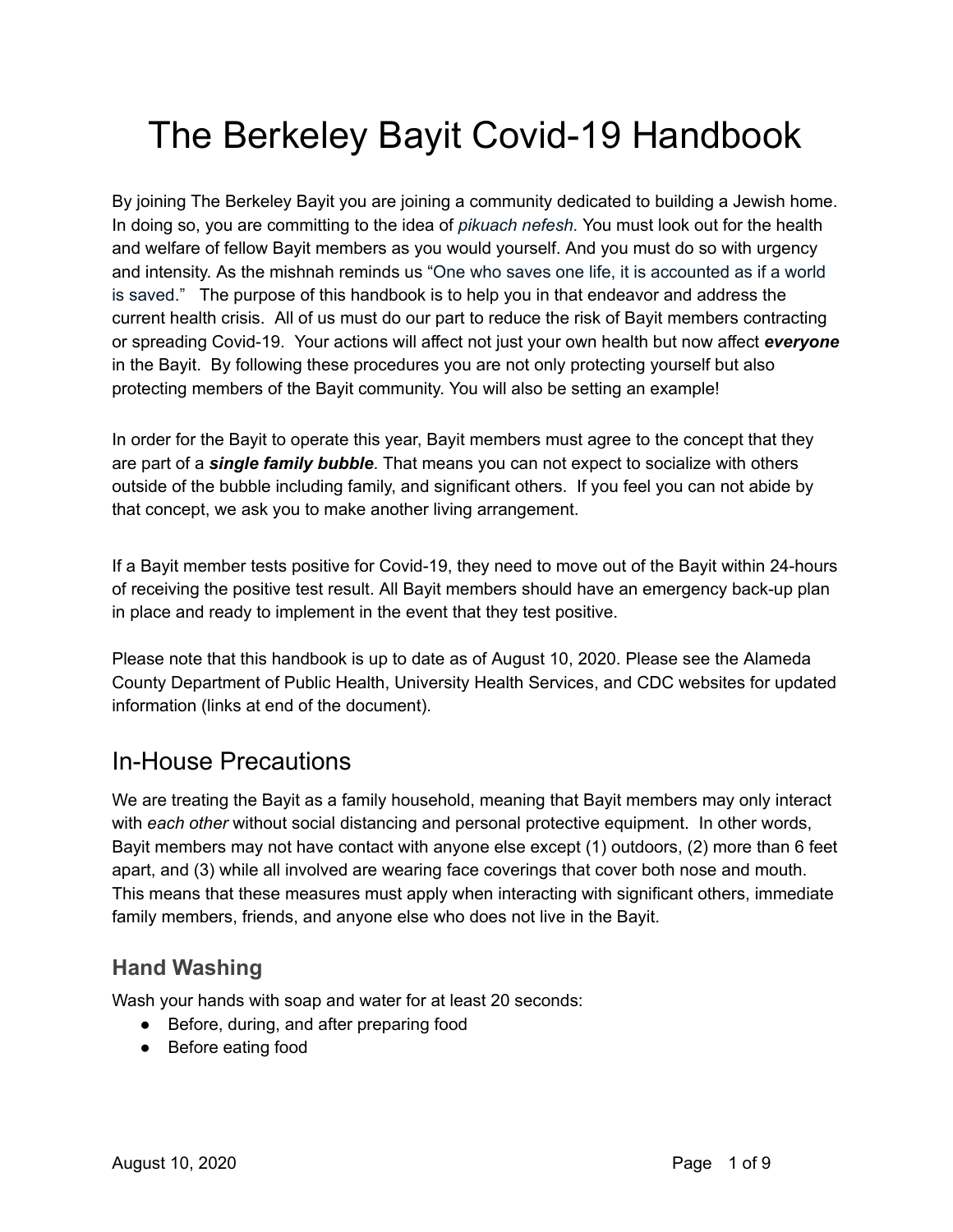- After you have been in a public place and touched an item or surface that may be frequently touched by other people, such as door handles, tables, gas pumps, shopping carts, or electronic cashier registers/screens, etc.
- Before touching your eyes, nose, or mouth
- Before and after caring for someone at home who is sick with vomiting or diarrhea
- Before and after treating a cut or wound
- After using the toilet
- After blowing your nose, coughing, or sneezing
- After touching an animal, animal feed, or animal waste
- After handling pet food or pet treats
- After touching garbage

### **Food Handling**

- Wash your hands frequently when preparing food
- Do not share drinks, eat off of others' plates, or share utensils with others without thoroughly washing them.
- Do not touch any bulk food items (e.g. cereal, dried fruits/nuts, etc.) with bare hands.
- If you're sick, request that food be brought to you (no contact delivery, food left outside the door) and do not go into the kitchen.

# **Emergency Food Supply**

In case of exposure, try to maintain a supply of 2 weeks of non-perishable food in the house, so that everyone can quarantine maximally in the worst case scenario.

Some ideas for what to stock up on:

- lentils vegetable broth pasta frozen veggies
	-
- 
- quinoa potatoes peanut butter nuts and seeds
- 
- 
- 
- 
- 
- 
- non-dairy milks beans canned veggies granola
	-
- 
- -
- 
- eggs dried fruit ● rice oats

# **Cleaning (see CDC guidelines for cleaning)**

Disinfect personal belongings frequently:

- Phones, computers, and other "high touch" items (we keep wipes for electronics in the cleaning supplies area) Be careful that the products you use won't damage your devices. Check the manufacturer's instructions if you aren't sure.
- Surfaces in your bedroom (e.g. desks/tables/counters, door knobs, light switches, kitchen/bath fixtures and appliances, etc.).
- Clothing worn outside/in public places
- Do not share personal items, clothing, bedding, etc. with others.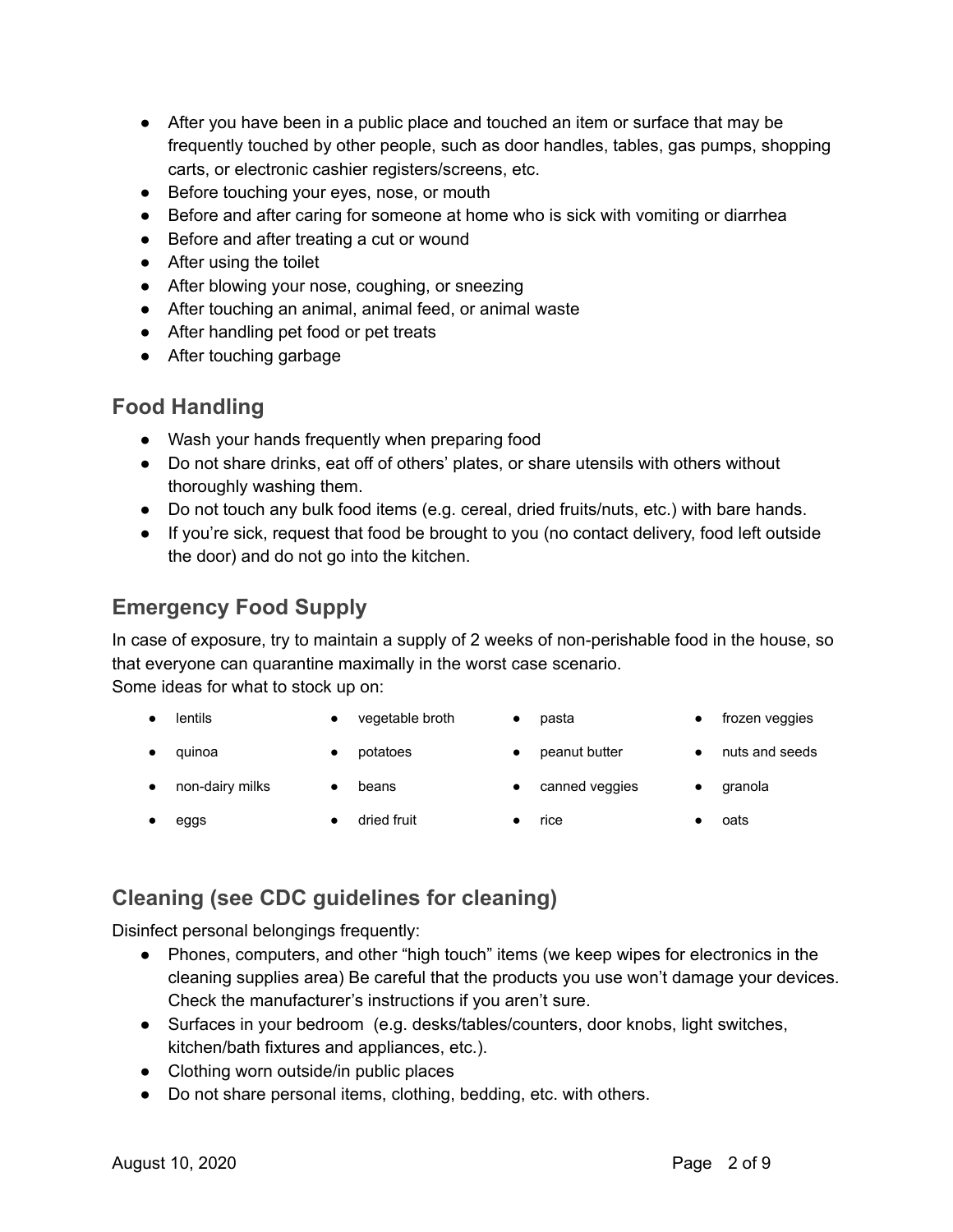Clean high-touch surfaces daily with soap or disinfectant:

- Door handles, light switches, kettle handles, etc.
- Whoever has the common spaces chore should be responsible for making sure this happens daily.

Bathrooms and the kitchen should be cleaned once a week. Kitchen counters should be cleaned every night, especially before and after the cook shift.

### **'Guest' Policy**

**Guests are not allowed**. Exceptions may apply in cases of emergencies and unforeseen circumstances, and only if everyone consents after thorough vetting and the potential guest has conformed as closely as possible to our house isolation rules for at least 2 weeks.

For backyard socially-distant visits:

- Everyone should wear face coverings at all times and remain 6 feet apart from non-residents
- Guests are not permitted in the house, except if they need to use the bathroom, in which case:
	- Guests must only use the downstairs bathroom
	- Guests must wear a mask while in the bathroom and disinfect surfaces before they leave (make sure there is a sign with instructions in the bathroom)
	- Guests may not hang out indoors outside of the bathroom
- **Notify** the house in the #guests slack channel before you host someone in the backyard, including their risk level, to avoid the outside space getting too crowded.

In case of emergency or for backyard visits, guests should answer a symptom checker like this one before the visit or as soon as possible after the visit.

### **Covid-19 Manager**

At the first or second meeting of the fall semester, when the other management positions are assigned, the Bayit members shall select a Covid-19 Manager who will be responsible for the following areas.

- [Tracking](https://docs.google.com/spreadsheets/d/1C0Nvnj1uH5DvBChLb5WZX24UcmW11RI3GhkBfYUeJ-s/template/preview) the house's exposure (date, type of exposure, risk level) for instances like maintenance crews coming inside the house, someone visiting home for a family emergency, someone going to a doctor's office, interacting with anyone indoors and unmasked, going in to work or classes in person (what protocols are in place), grocery shopping trips, etc. (see the linked spreadsheet for a template).
- Make sure cleaning supplies are stocked within the house and notify shoppers when anything is running low.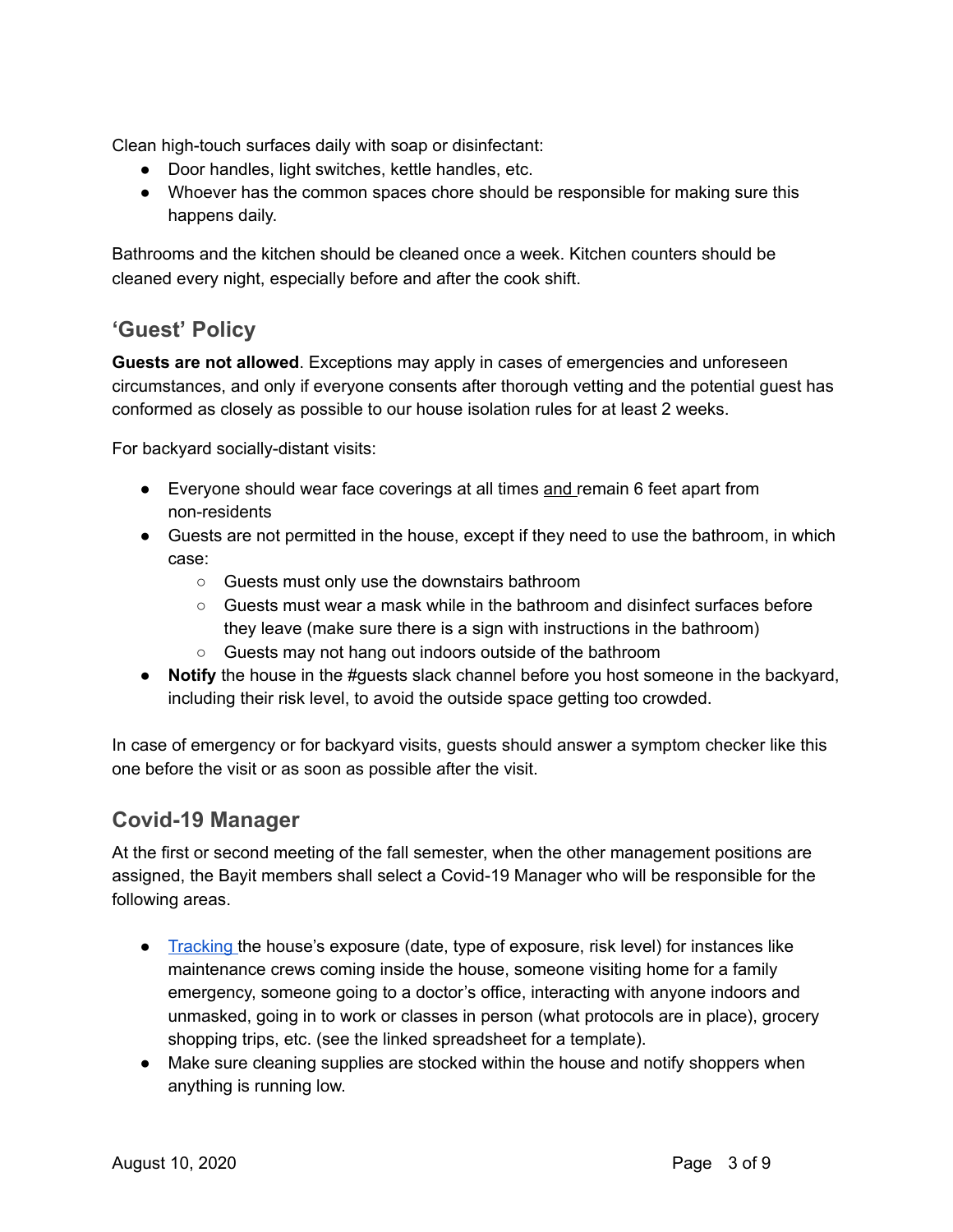- Stay up to date with University Health Services, CDC, and Alameda County regulations and recommendations regarding coronavirus and keep the house updated on any changes.
- Know who is high-risk within the house (e.g., immunocompromised. See full list at [https://www.cdc.gov/coronavirus/2019-ncov/need-extra-precautions/people-with-medical](https://www.cdc.gov/coronavirus/2019-ncov/need-extra-precautions/people-with-medical-conditions.html) [-conditions.html](https://www.cdc.gov/coronavirus/2019-ncov/need-extra-precautions/people-with-medical-conditions.html) .
- Oversee isolation of anyone exposed, sick, or high-risk if necessary, as described in later sections.
- Delegate caregiving tasks for someone who has tested positive, including bringing food to their room, dealing with their dirty dishes, bringing them medicine, etc. See the *If Someone Gets Sick* section for details.
- Be in touch with UHS if there is a confirmed case within the house, be responsible for knowing the required procedures in that case, and oversee the house increasing the level of isolation.
- Notify JD Management and the Bayit Board if there is a confirmed case within the house.

The Covid-19 Manager is a point person to handle communication between the board, the Bayit members, and local health authorities, and to help oversee logistics of coronavirus. This person is NOT the "Corona Czar," and it is not their responsibility to enforce social distancing protocols in the house.

# Out-of-House Precautions

## **Grocery Shopping**

- Try to minimize the number of trips to one per week, discourage personal grocery shopping when possible
- For personal groceries, use a delivery service whenever possible
- Wear face covering, bring hand sanitizer and use it immediately after touching any high touch surfaces (eg. PIN pads, pens, etc.)
- Sanitize your phone and wallet and wash your hands when you return to the house
- Maintain social distance within stores as much as possible
- Avoid touching your face
- Avoid touching door handles or other high touch areas as much as possible

### **Take-out and Delivery**

- No-contact delivery food (food delivered from a restaurant and left outside the house without interaction with a delivery person) is okay (just remember to use the disposable treif cutlery!)
- Entering a restaurant briefly, if everyone inside is masked, to pick up take-out is also fine
- No indoor dining in restaurants or in someone outside the bubble's house.
- ●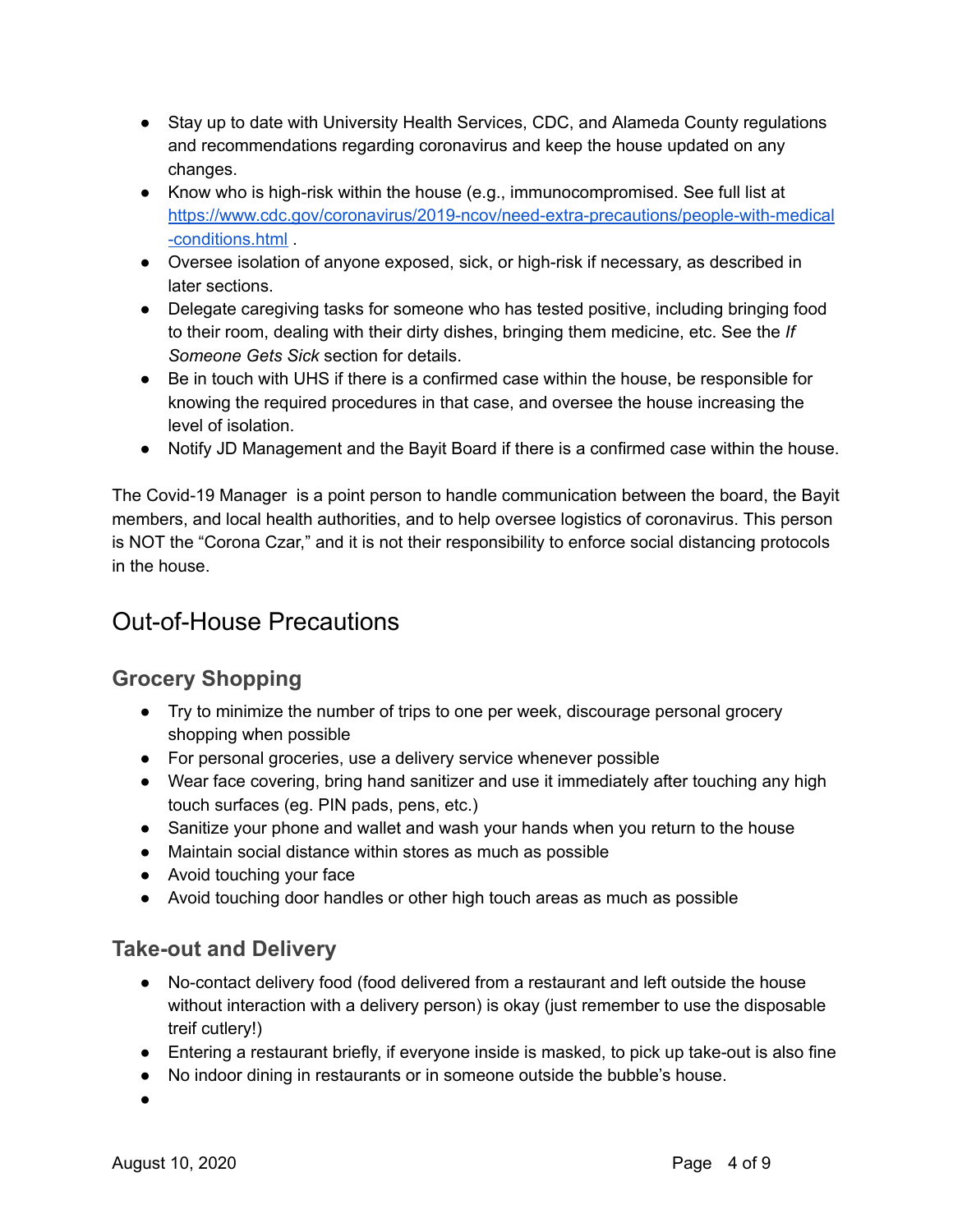# **Distancing in General**

**Only socially-distant outdoor visits are permitted with people outside the house. Indoor visits are prohibited.** Standard protocols apply: keep a minimum distance of 6 feet (2m) between individuals; wear face coverings at all times; do not touch other people.

Set up a station by the main entrances to the house with the following:

- Hand sanitizer
- A place to keep some clean face coverings for anyone to use
- Sanitizing wipes for phone, wallet, keys
- Clean your hands and phone when returning to the house.

Don't leave your used face covering on surfaces that might touch food (eg. the kitchen counters, the dining table, the tea chest).

Keep windows open as often as possible to increase ventilation within the house.

#### **When outside the house:**

**Wear a face covering and maintain 6 ft of distance** from others any time you enter an indoor environment (i.e., grocery store, CVS, classroom or lab, etc.).

Wear a face covering outside whenever you are (or might be) within 30 feet of another person (eg. pretty much everywhere).

#### **Always bring a face covering and hand sanitizer when you leave the house!**

**Track what you touch & use hand sanitizer:** Avoid touching surfaces/items that others might have touched. If you have to touch something (like a door handle), immediately use hand sanitizer. That way, if you touch your face, you reduce your risk of exposure to the virus.

Anyone with in-person class or work during this time should determine the safety protocols in place and present them to the house before entering that environment. They should be tracked in the exposure tracker, and if insufficient protocols are in place, they should be isolated in their room as much as possible and wearing face coverings in common spaces.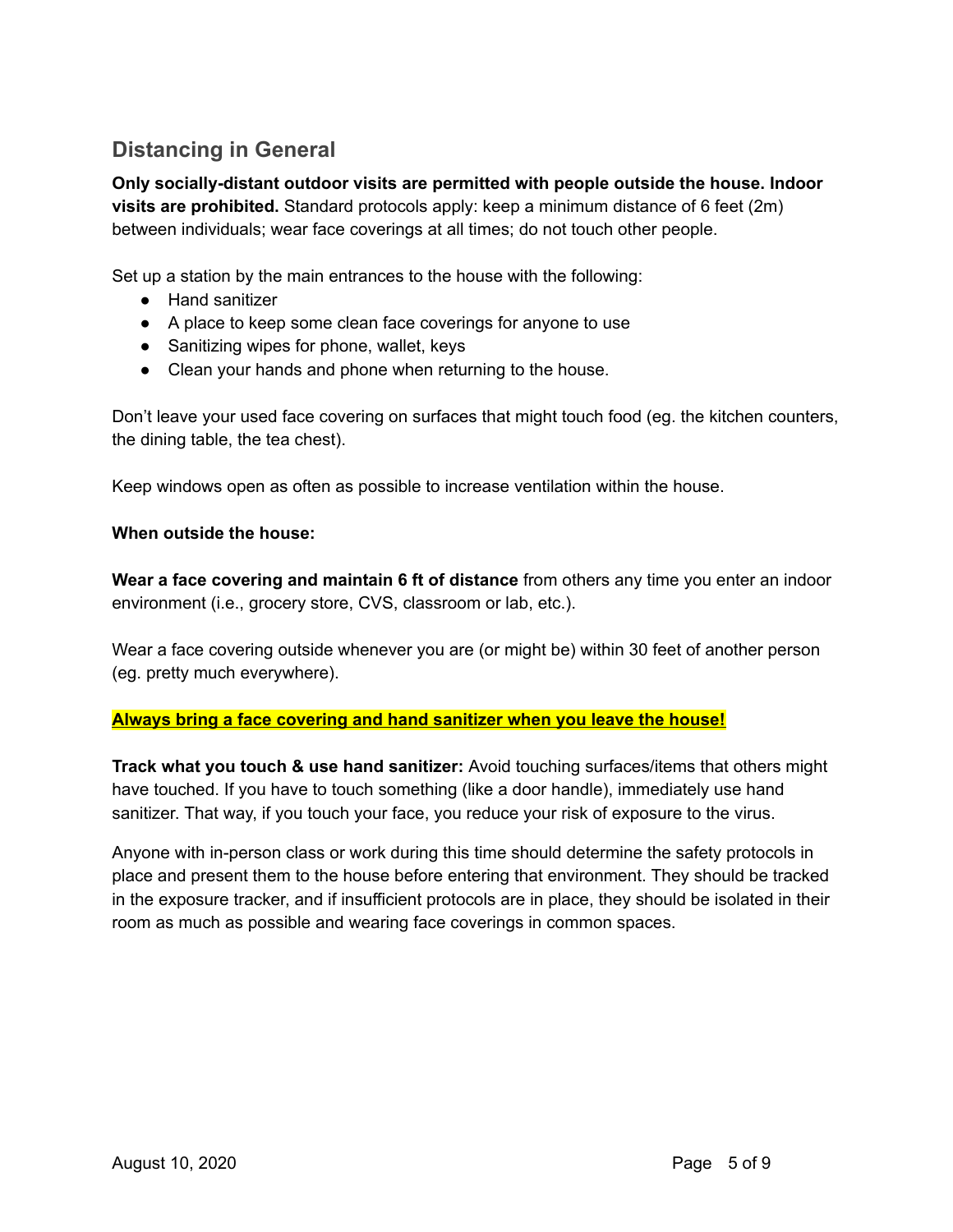# If Someone Gets Exposed or Sick….

Note that these guidelines are subject to change. It is always best to follow the most current CDC guidelines and guidelines from the University Health Services.

## **If Someone Breaks the Bubble Intentionally…**

If someone violates the house distancing and isolation agreement *willingly*, they will be asked to immediately quarantine maximally within the house and make arrangements to vacate the Bayit within 24 hours and isolate elsewhere for at least 14 days. Whether or not they return to the house is subject to a Board and Bayitnik conversation.

Anyone can contact a Board member via an [anonymous](https://forms.gle/CoABrnFSa66TahFZA) google form to report a violation.

In the event that someone is exposed *inadvertently* (e.g., someone spits in your face in a grocery store), refer to the following section.

### **If Someone is Exposed to a Known Positive Case:**

The exposed person shall immediately:

- 1. **Self-isolate** within the house, while more information is gathered. This includes:
	- Stop any cleaning and cooking related chores
	- Wear a face covering in the bathroom
	- Remain in their room (someone else will bring them food)
	- Clean bathroom surface after use with disinfectant

2. **Contact their healthcare provider's advice line** (or the University Health Services Tang center's advice nurse), describe the situation, including the degree of contact with the infected person, and follow the provider's guidance.

2. **Notify the Covid-19 Manager** and provide the following information:

• Details about the degree of contact they've had with another person who may be infected (time you spent with them, activities that you recently did together, how physically close to them you were, etc.)

- Advice they received from your medical provider
- Whether or not they have any symptoms

With this information in mind and based on the advice of the healthcare professional, the house should determine the level of concern over this exposure.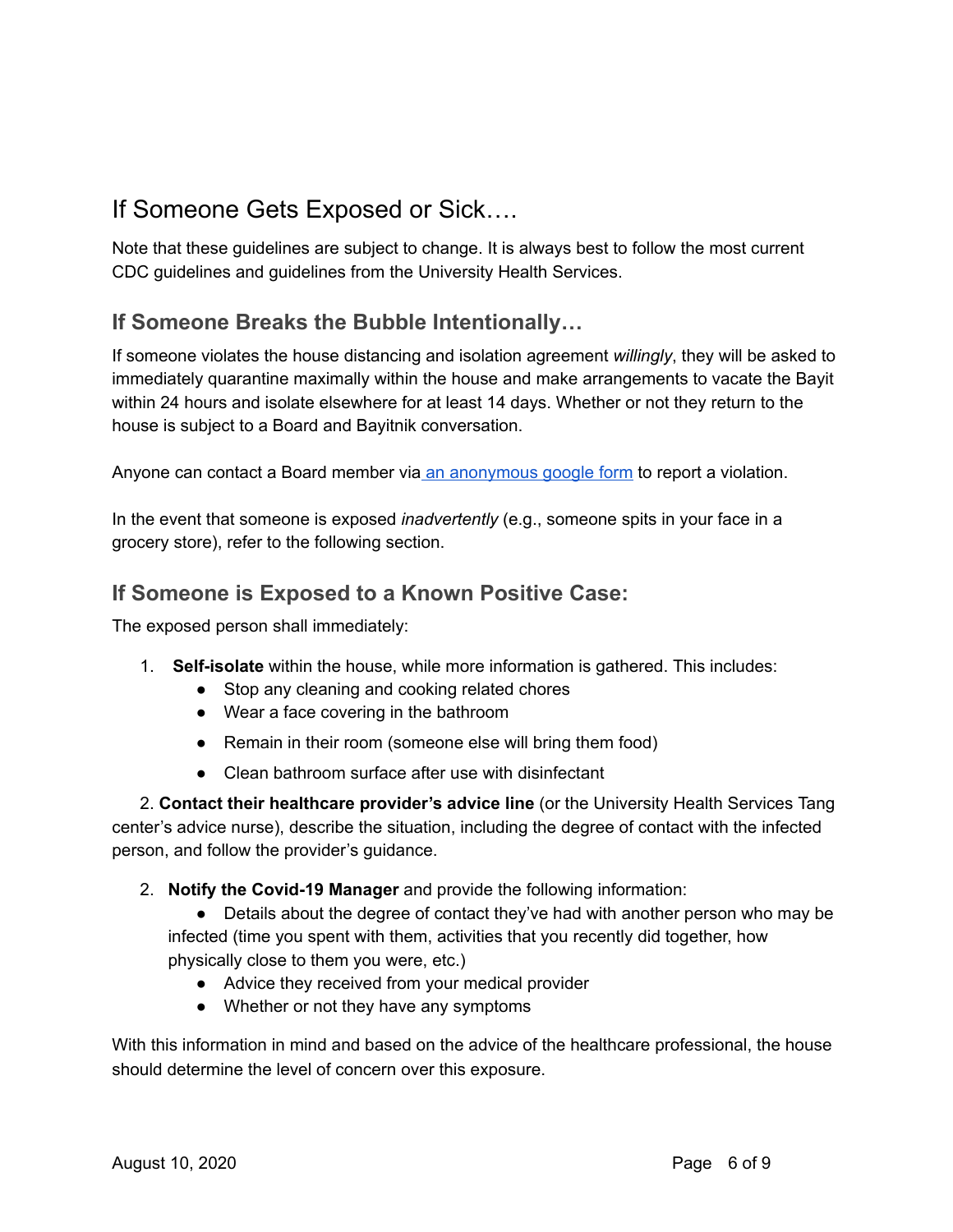The safest course of action in this scenario would be to have them **continue to isolate** within the house, wearing a mask whenever they leave their room, taking meals in their room, and staying in their room as much as possible for 7-10 days to see if symptoms develop. Keep the house and the bathroom they use ventilated.

If anyone is uncomfortable sharing a bathroom with this person during the isolation period, they should be able to move their personal items to another bathroom in the meantime.

# **If Someone is Experiencing Cold or Flu Symptoms…**

Review the CDC quidelines for [what](https://www.cdc.gov/coronavirus/2019-ncov/if-you-are-sick/index.html) to do if you are sick. The sick person (and their immediate roommates) shall **self-isolate** within the house as soon as possible, while more information is gathered. This includes:

- Stopping any cleaning and cooking related chores
- Wearing a mask in common spaces
- Remaining in their room as much as possible, particularly avoiding the kitchen
- Having meals brought to them in their room

The sick person shall **contact their healthcare provider's advice line** (or the Tang center's advice nurse) and describe their symptoms to determine whether medical assistance is necessary. They shall also confirm with a healthcare provider at what point they are no longer contagious (current CDC guidelines state: 10 days since onset of first symptoms and 24-hours fever free). discuss how to tell when they are no longer contagious. The sick person shall arrange to get a coronavirus test as soon as symptoms appear.

While waiting for test results, the person experiencing symptoms (and their immediate roommates) must **continue to isolate within the house**, wearing a mask whenever they leave their room, taking meals in their room, and staying in their room as much as possible. Keep the house and the bathroom they use ventilated. If they normally use the downstairs bathroom, keep the windows open and minimize their time in the kitchen. If anyone else wants to switch bathrooms during this time, arrangements should be made for them to do so.

If they test negative for Covid-19, the isolation should continue until either their doctor (or advice nurse) determines that they are no longer contagious. If they test positive, see the next section.

### **If Someone Tests Positive for Covid-19…**

**A Bayit member who tests positive for Covid-19 must vacate within 24 hours of receiving notice of the positive test result. They can return in accordance with CDC and Alameda County Public Health guidelines for returning to normal activities following testing negative. During this period the Bayit will forgive membership fees.**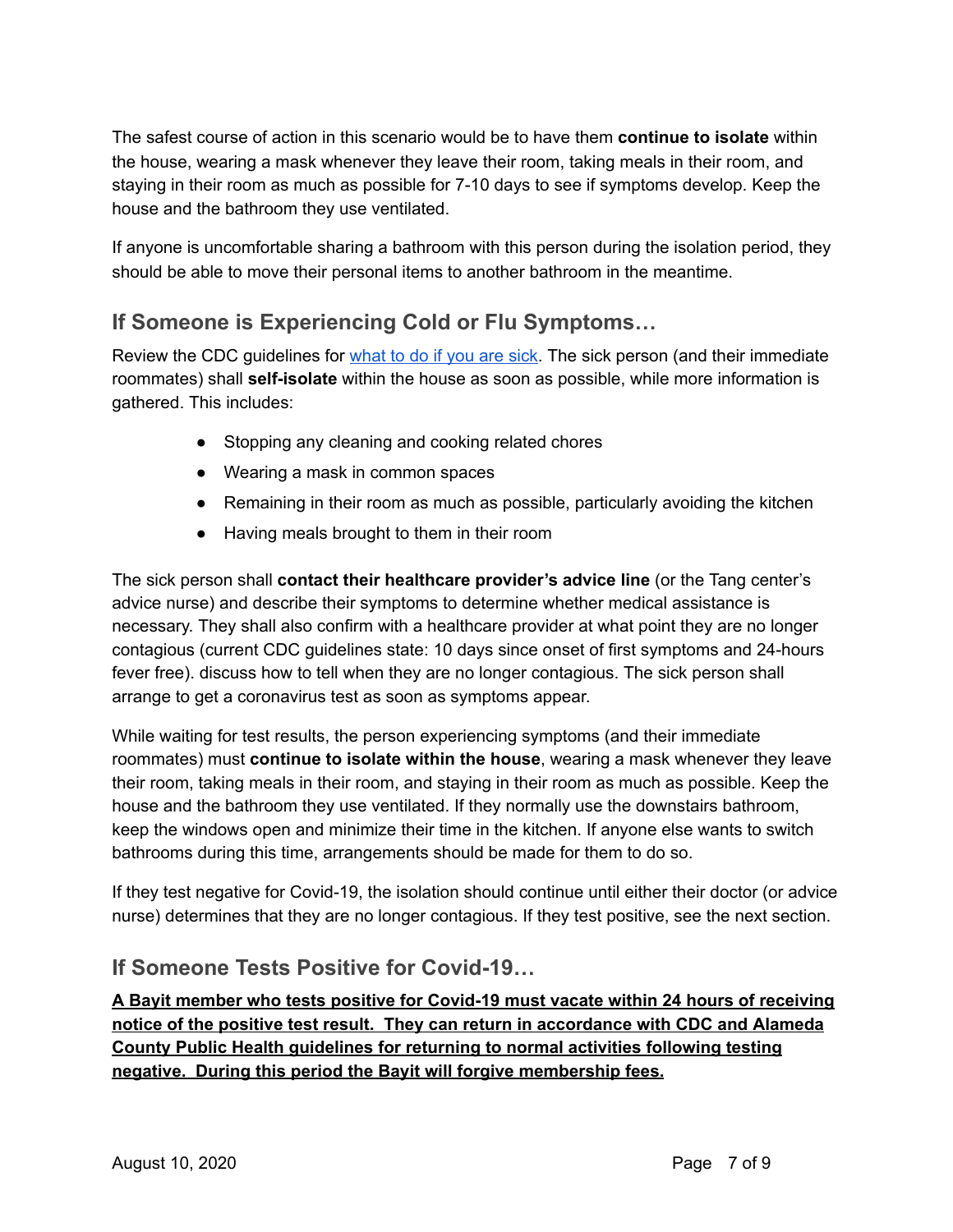**The Bayit members will notify the Covid-19 Manager** immediately. During the 24 hour transition the following procedures shall be followed. The Covid-19 Manager is responsible for overseeing the following isolation procedures, including delegating who will bring food to the isolated room, when they will bring food, who will pick up the used dishes, etc. The Covid-19 Manager is also responsible for helping the sick person contact their healthcare provider, and delegating other care-giving tasks within the house according to the sick person's needs.

If it is possible for the infected person to move to the on-campus isolation/quarantine accommodations that the university plans to offer, the Covid-19 manager should help communicate the information about the availability of this option. In this case, all Bayit members should remain in their room and isolate maximally for 14 days.

If on-campus accommodation is not available, review the CDC guidance on caring for someone in your household [here.](https://www.cdc.gov/coronavirus/2019-ncov/if-you-are-sick/care-for-someone.html) In this case, the following protocols should be followed:

Any **immediate roommates** of the infected person should take their temperatures, self-evaluate for symptoms, and, if healthy, move to another sleeping space. If they have symptoms, they should arrange to get tested as soon as possible. If they don't have symptoms, they should also isolate in their new sleeping space as much as possible for 7-10 days to see if symptoms develop. Even if the roommates are already infected, it is important to reduce exposure to the infected person to prevent a more severe infection.

If there is a positive case in the triple, one of the bunk beds should be moved either to the double or downstairs (the lounge, the library room, or the basement) temporarily. If there is a case in the double, the healthy roommate should relocate to the triple, or bring a mattress downstairs to the library room or the lounge.

The symptomatic individual should **isolate maximally** within the house:

- All **meals** should be brought to them in their room. Gloves should be worn whenever a healthy person is handling the food or dishes of the sick person.
- They should only leave their room for the bathroom
- They should **wear a mask** (not an N-95, which only protects the wearer from the outside, but a cloth one with as sealed as possible) any time they leave their room
- They should **wear a mask** any time a healthy person enters their space and keep their room well ventilated beforehand. Healthy people should avoid being in a space where an infected person has been spending time without a mask as much as possible.
- The **bathroom** they use should be designated only for the infected person
- All of their cooking and cleaning chores should be delegated to someone else

Other residents should:

- Check daily for worsening symptoms, fever, or shortening of breath
- Healthy people should **wear a mask and gloves** whenever entering the sick person's space and should only do so for caregiving purposes. For extra protection, safety goggles or a face shield should be worn over the face mask as well. If helping change